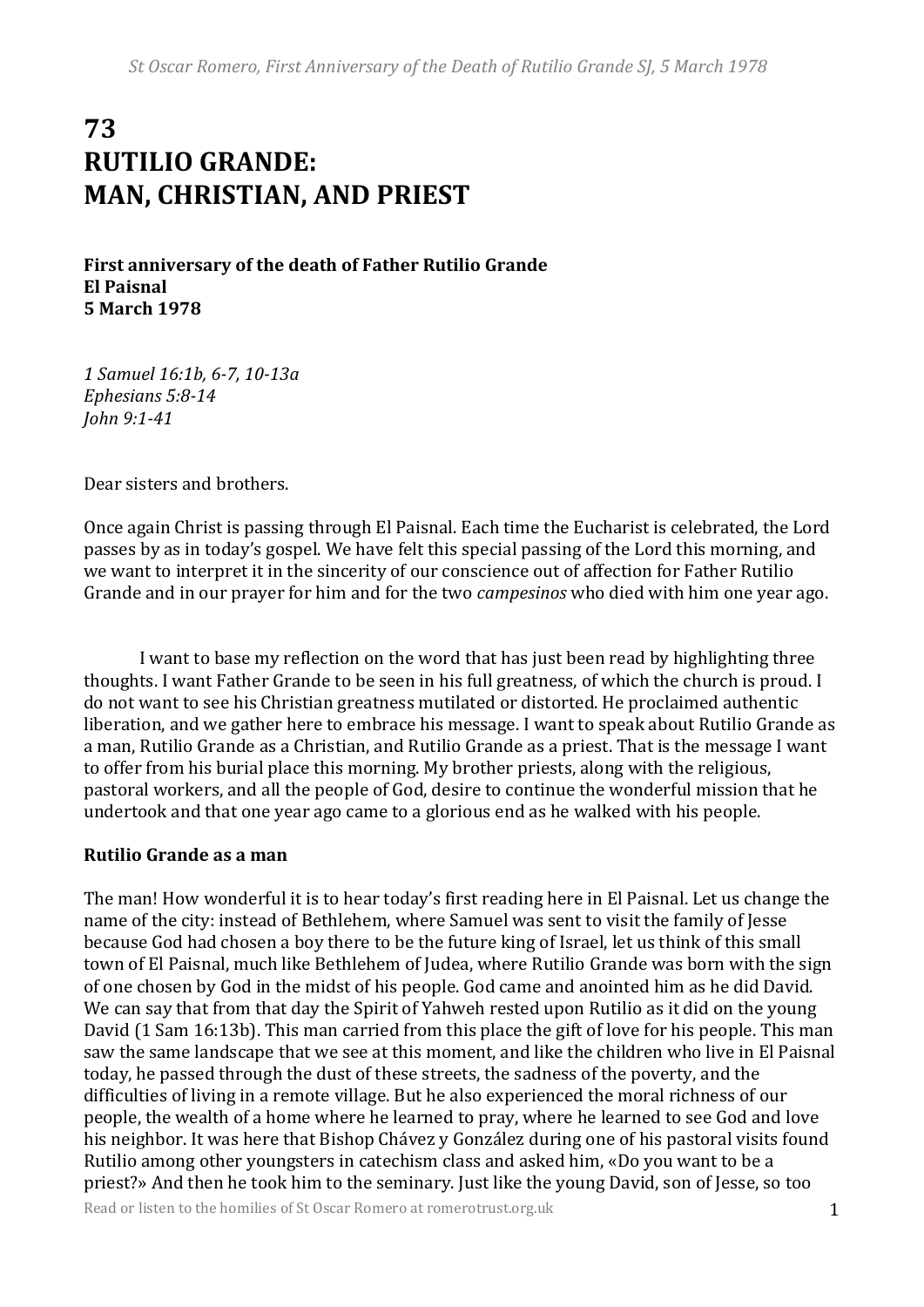Rutilio was called to undertake the great journey that was to make of him day by day a greater man.

To see true human greatness, sisters and brothers, you don't have to go to a big city; it's not a matter of having titles or wealth or money. Human greatness resides in becoming more human. That is why, when Rutilio reached the fullness of his humanity, we find him returning here to El Paisnal. Last year on the eve of the patronal feast of this little town, he returned here with all the affection of one whose heart grew steadily during the time of his university studies. This man had come to understand that true greatness did not consist in leaving El Paisnal and becoming rich in some other place. Rather, his intelligence and his vocation led him to return to this town out of love for his people in order to help them to grow in their humanity. Yes, this is true greatness! True development does not consist in having more but in being more. It was here that Rutilio began to be what he was; it was here that he grew to become the man whose teachings we now embrace. So human did he become that there is a danger of confusing him with merely human ideologies; he was so human that it might appear that there was no other dimension to his life but this humanness. Nevertheless, let us enter into his heart, and we will see another dimension of his life: Rutilio the Christian.

## **Rutilio Grande as a Christian**

Like the blind man in today's gospel, so too Rutilio one day was anointed here in the parish church. The gospel tells us that Christ anointed the blind man with clay made from dust mixed with his saliva (John 9:6-7) and then commanded him to wash in the Pool of Siloam. All this suggests baptism. Baptism makes the human person a Christian, and a Christian is one who hears the words of Saint Paul: «Awake, O sleeper, and arise from the dead, and Christ will give you light» (Eph 5:14).

As a man Rutilio died one year ago, but as a Christian he can never die. The immortal light of Christ has shone on him. In the depths of his being he made a commitment to Christ, like the man born blind who was asked, «Do you believe in the Son of Man?» and who responded, «Who is he that I may believe?» (John 9:35-36). Rutilio came to know Christ in his catechism, in the seminary, and in his religious life. Like the man born blind, he prostrated himself every day before Christ and said, «Yes Lord, I believe in you. I will follow you. My doctrine is Christian, and my liberation is that of the Gospel. I do not want this liberation to be confused with other doctrines that are merely temporal. I want to be a Christian who inspires hope for the true progress of this society. While paradise will never be found here on earth, yet this earth should reflect the paradise toward which we journey. This is the kingdom of God that we human beings are working for, a kingdom that is necessary even if people do not accept it. Even if we must die as martyrs, this kingdom must be preached and announced».

This is the Christ that Rutilio the Christian encountered. Saint Paul in today's reading seems to be describing the soul of Father Grande when he writes, «Live as children of the light, for light produces every kind of goodness and righteousness and truth. Try to learn what is pleasing to the Lord. Take no part in the fruitless works of darkness; rather expose them» (Eph 5:8-11). So much evil is done by the children of darkness! And how difficult it is to reveal and bring this evil into the light, to denounce it as injustice, to preach against disorder, cruelty, and abuse! Yet because Father Grande had the courage to unmask so many things, they marked him for death and killed him.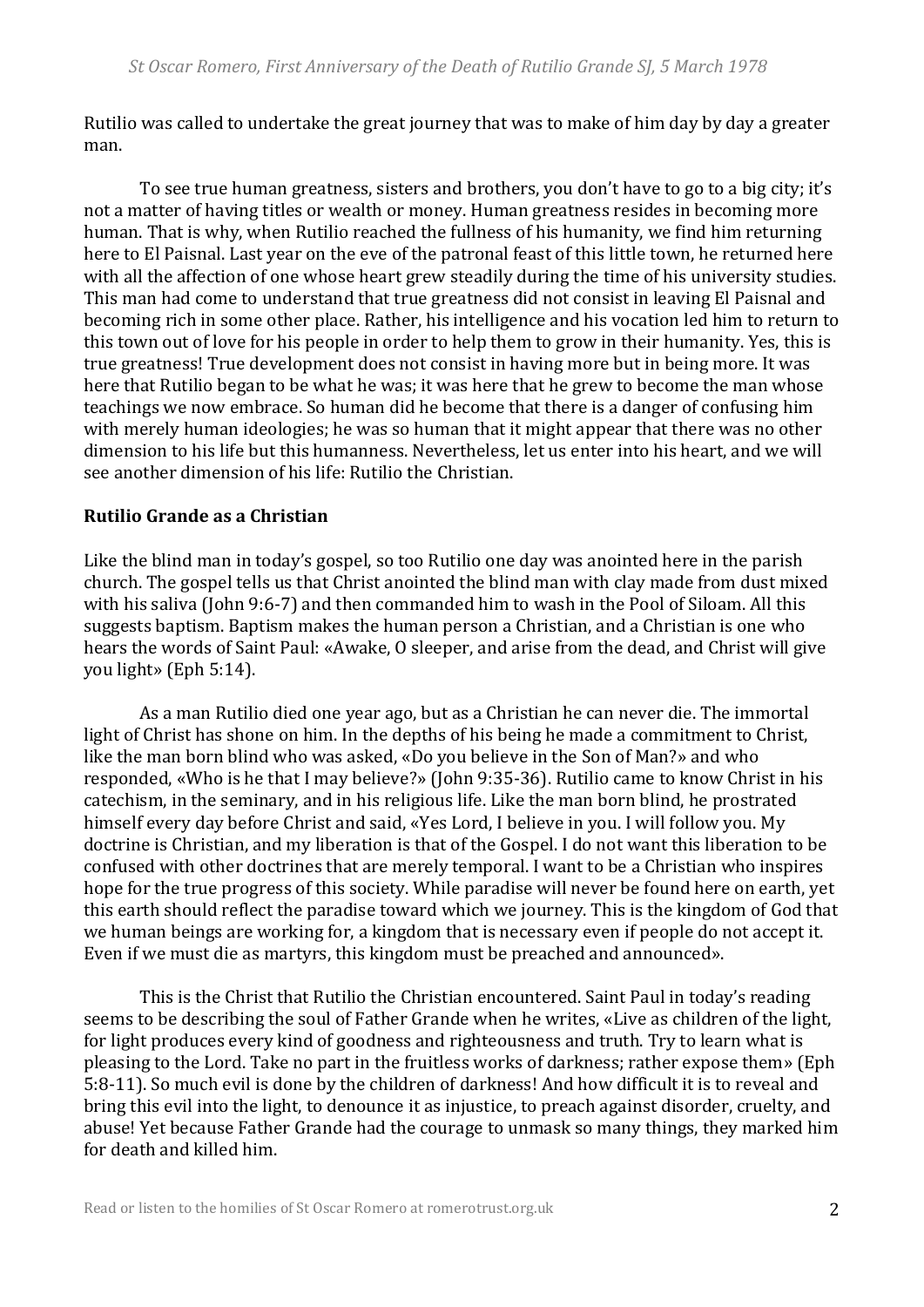It is reported that someone joked on the day of his murder: «Now we have proved that even the skin of priests can be penetrated by bullets». Yes, they laughed because they thought that they had put an end to his Christian preaching. What they did not expect was that the death of a priest would cause storms and bring about the springtime that Christian El Salvador has experienced over the past year. They did not know that they had planted a seed that would burst into a great harvest, as Christ said, «The grain of wheat dies but it does not remain buried» (John 12:24). They have not triumphed over Father Grande, sisters and brothers. How abundant the harvest of persecution has been!

At this time I want to thank this Christian and the Christians who died with him, along with the Christians who worked with him to plant the seeds of spring that we are now harvesting. It is said that there has never been so much joy and hope in our archdiocese and the church as there is in these days. Blessed be God, for it is the death of Christians that is the seed of more Christians and more vocations, as the superior general of the Jesuits said. This is the life of this great Christian who by his baptism broadened the horizons so much that we can hardly encompass them from our earthly perspective.

I urge you, dear sisters and brothers reflecting with me this morning in light of the gospel, to realize that this is the example that must be followed by you and by us and by everyone who is concerned about the liberation of our people. Let us not mutilate this liberation with other liberations that are content with merely earthly horizons. No, let us open ourselves to the horizons of faith. Let us believe as Father Grande believed. Let us proclaim the church's doctrine of liberation with the confidence that one does not die when one is killed; rather, one rises above death and continues to be incarnated in the lives of those who follow. Great Christian ideals were what made this man great and enhanced his humanity; his was a human Christianity that expands toward God and motivates us to live in hope.

## **Rutilio Grande as priest**

Finally, sisters and brothers, Father Grande, the priest. Excuse me, but before he was a priest, he was also a religious, a Jesuit. At this time I want to extend my gratitude and the gratitude of the people to the Jesuit fathers. The Jesuit provincial of Central America is present with us. Also present are some of Father Grande's companions, men who knew the depths of his religious soul imbued with the spirit of Saint Ignatius Loyola. Rutilio knew how to ask these questions before the crucified Christ who died for us: «What have I done for Christ? What am I doing for Christ? What should I do for Christ?» <sup>1</sup> It seems to me that the life of this Christian religious priest is the best answer to those questions.

«What should I do for Christ?» This explains how he was inspired to live a life consecrated to God and to travel tirelessly along these dusty roads, carrying a backpack like a needy pilgrim, visiting humble homes, and feeling himself to be a brother to the poor. Among the *campesinos* he felt totally at home because, like a good Jesuit, he carried Christ in his heart. As other Jesuits expelled from this region have said, Rutilio lived and felt like the Christ he had learned about. Here in El Paisnal the Jesuits also learned how to be true Christians because you people showed them the true image of Christ, the image that Saint Ignatius taught. That image is not discovered only during a spiritual retreat; it is discovered by living here where Christ is flesh that suffers, where Christ is carrying his cross. Christ is here, not as a meditation in the

<sup>1</sup> <sup>1</sup> IGNATIUS LOYOLA, *The Spiritual Exercises,* 53.

Read or listen to the homilies of St Oscar Romero at romerotrust.org.uk 3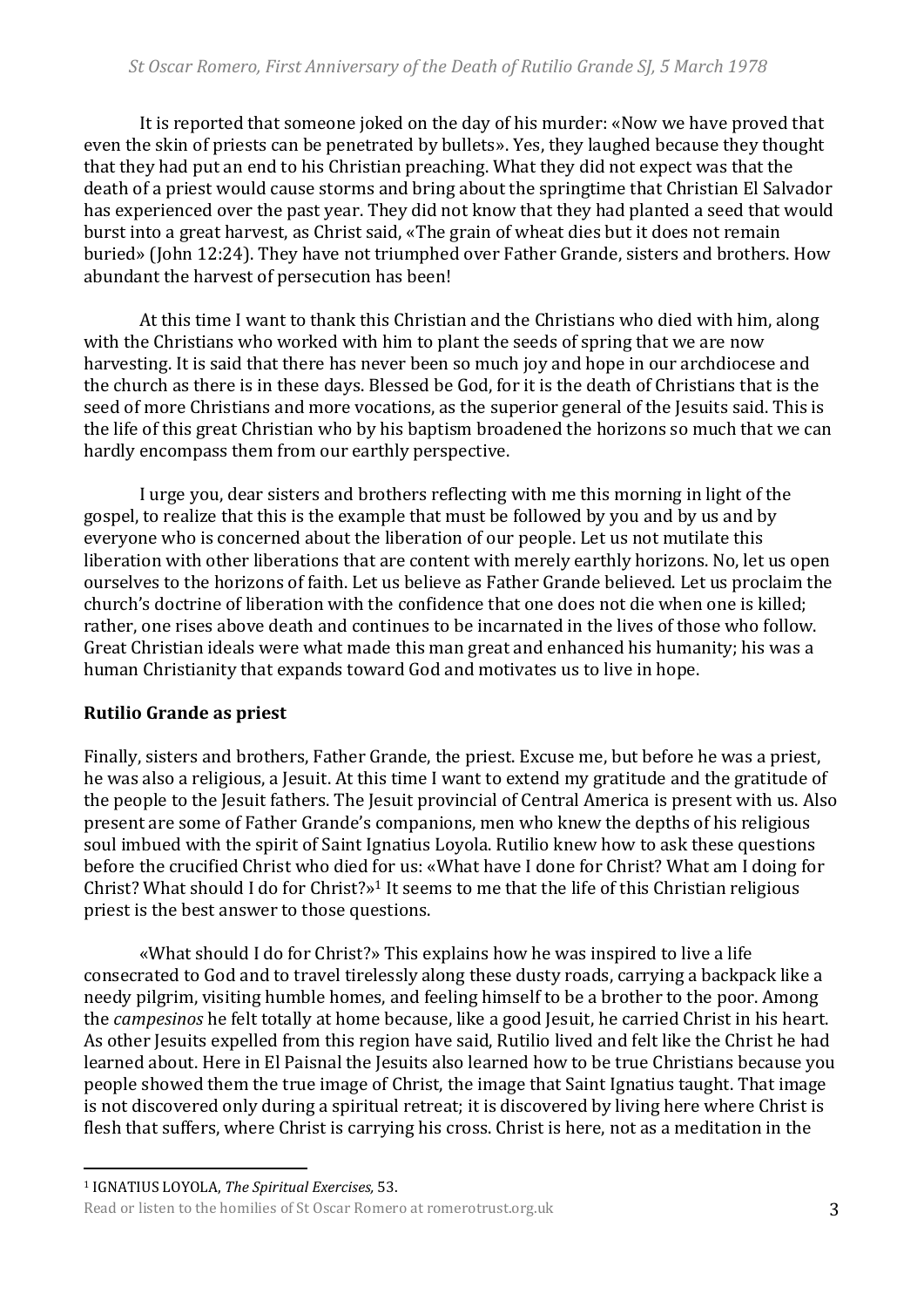chapel on the Way of the Cross, but as living in the midst of the people. This is Christ with his cross on the way to Calvary. This is the Christ who became incarnated in this religious priest, in this Jesuit follower of Jesus.

Dear brother Jesuits, we have in El Paisnal a Jesuit martyr. His tomb gives glory to the Society of Jesus and the church. I want to thank you for all that you as a team brought here: you taught the people to love Jesus and helped them see in their poverty and suffering the source of salvation, liberation, and redemption. Father Grande's greatest suffering was being misunderstood and having his message of liberation mutilated. Let us honor him by embracing his true message in Christ Jesus. Otherwise, we can never understand the depths of hope that filled his heart—a hope that makes him rejoice in heaven because he knows that better times will come for these lands.

Finally, sisters and brothers, Rutilio was the priest who embraced his vocation here. Not only was he anointed with the holy oil with which all ministers of the altar are anointed, but we venerate him now because he was anointed with the oil of martyrdom, with his own blood. That is how he appeared to me that night when I saw him in the church of Aguilares: prostrate, dead, as when the priests prostrate themselves to be anointed. He was prostrate there, immortally a priest, and as a martyr his Mass was already being celebrated in heaven. But he had lived here, and we feel that he is very much ours. Now, with his brother priests around the altar, we say that we miss him. We feel that he should still be walking with us, that something killed him that should not have done so. It was a crime. He should still be walking with us and doing so much good. He was strong; he was young; he could do so much!

Crime is horrendous when it snatches away a life that is still full of hope. Yet as the Jesuit provincial said, we are the ones who now receive his inheritance. The empty space he left we are going to try to fill worthily. The new pastor, Father Octavio Cruz, is already here. He has a great responsibility, as Paul VI said before the tomb of John XXIII, «His inheritance is great. It cannot remain encased in this tomb». So Father Cruz takes up this inheritance in order to move forward the work of the church.

That is what a priest does, and so I see the image of the priest in the figure of Christ who in today's gospel cures the man born blind and tells him, «I am the light of the world, and I must do the works of him who sent me» (John 8:12). A priest, like Christ, is judged in his Christian followers. All the hatred of the Pharisees against the poor blind man who recovered his sight was not directed just against him but against Jesus. So too, the ferocity of persecution is not directed against human ministers but against Jesus. The fierce persecution in Aguilares and El Paisnal was aimed at the character and the person of Father Grande. Now they can no longer kill Father Grande, but they persecute him in those who follow his teaching. This is the commitment that we have taken on, not with him, but with the one whom the priest preached: the immortal Jesus Christ.

Rutilio is the priest who discomfits the parents of the blind man: «He is of age, ask him» (John 9:23). The parents were afraid because the authorities had decreed that anyone who proclaimed Jesus Christ to be the Messiah would be expelled from the synagogue. Woe, then, to anyone who preaches what Father Grande preached! Because of fear many have walked away. Hopefully, my sisters and brothers, this anniversary will remind us of the great commitment that all of us who are baptized—not just Father Grande—have with Christ. May his absence